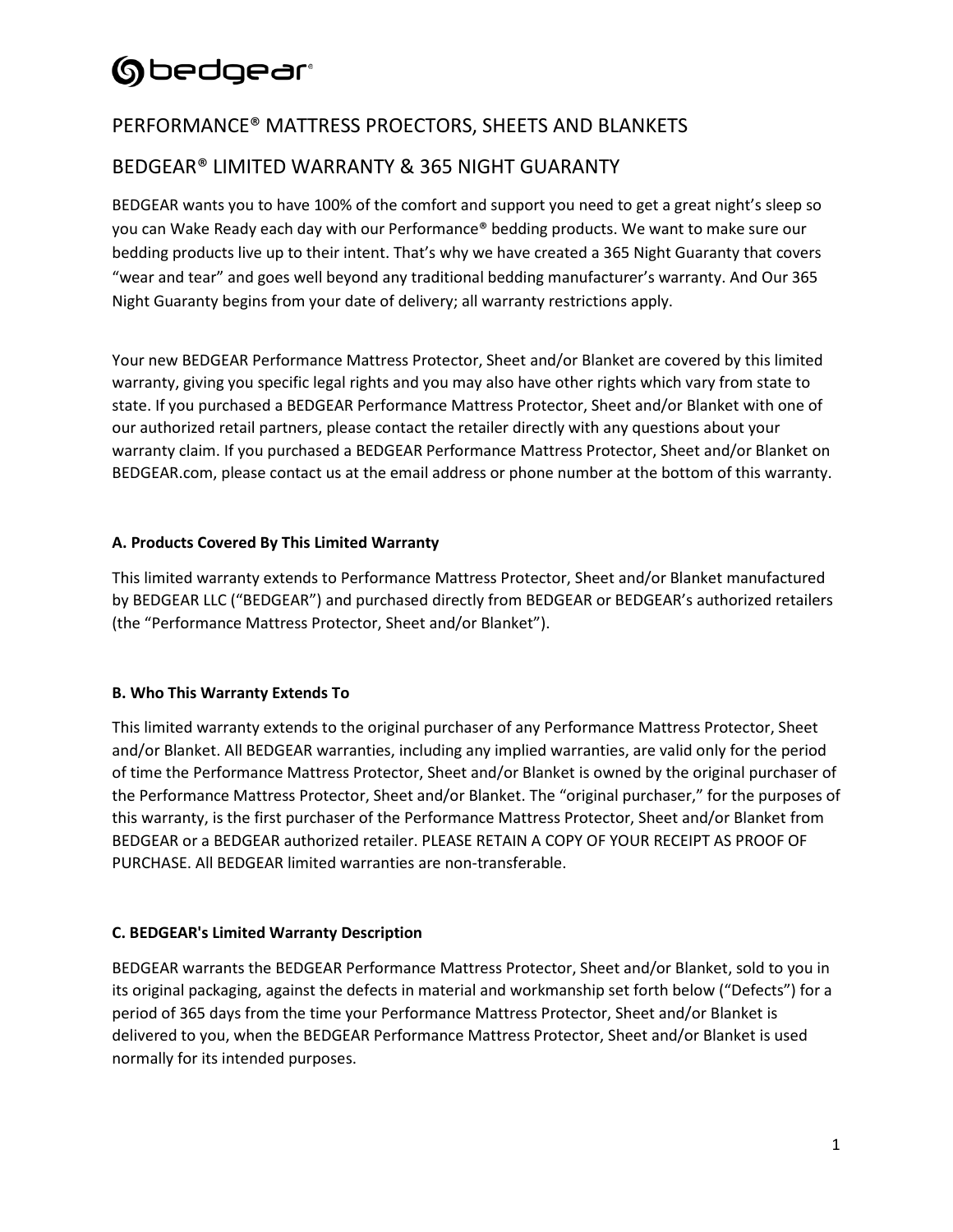#### **D. What This Limited Warranty Covers**

This limited warranty applies to the following Defects:

• • Any physical flaw in the Performance Mattress Protector, Sheet and/or Blanket that causes the material to split or crack, despite normal usage and proper handling.

• Any manufacturing defect in the assembly of the Performance Mattress Protector, Sheet and/or Blanket.

• Zippered Performance Mattress Protector, Sheet and/or Blanket covers are warrantied for manufacturing defects and workmanship, flaws of the zipper or seams, and tearing of the fabric under normal use. Performance Mattress Protector, Sheet and/or Blanket with a zipper can be removed for cleaning, see label for cleaning suggestions.

### **E. What This Limited Warranty Does Not Cover**

This limited warranty does not cover the following:

• Any deterioration of the cell structure of the material that causes the Performance Mattress Protector, Sheet and/or Blanket to not return to its original shape.

• Normal increases in softening and settling of materials, or any other normal wear and tear.

• Physical abuse or damage to the structure and/or cover material, including but not limited to, burns, cuts, tears, liquid damage, or stains; provided, that the defect is caused by such abuse or damage.

- Stains caused by non-food related grease, inks, cosmetics, bleach, alcohol, dyes, solvents, corrosives.
- Damage caused by commercial use, such as in a hotel or store.
- Comfort preference beyond the 30-day risk-free trial period.

• Any Performance Mattress Protector, Sheet and/or Blanket (whether manufactured by BEDGEAR or not) sold by resellers who are not authorized retailers of BEDGEAR.

• Any Performance Mattress Protector, Sheet and/or Blanket that is not laundered in accordance with the laundering instructions and any other laundering instructions included in the documentation accompanying the Performance Mattress Protector, Sheet and/or Blanket.

• The sides of your mattress; your linens, foundation or box spring; or mattresses not using a mattress protector.

• Performance Mattress Protector, Sheet and/or Blanket sold "as-is", "preconditioned", "reconditioned", "used", "comfort return", "returned", "previously owned", or any other similar wording indicating that the Performance Mattress Protector, Sheet and/or Blanket is not "new" or of "first quality", or has previously been purchased or used by another consumer.

In the event of a Defect, BEDGEAR's sole and exclusive liability and your sole remedy under this limited warranty will be, at BEDGEAR's option, to provide a repaired or replacement Performance Mattress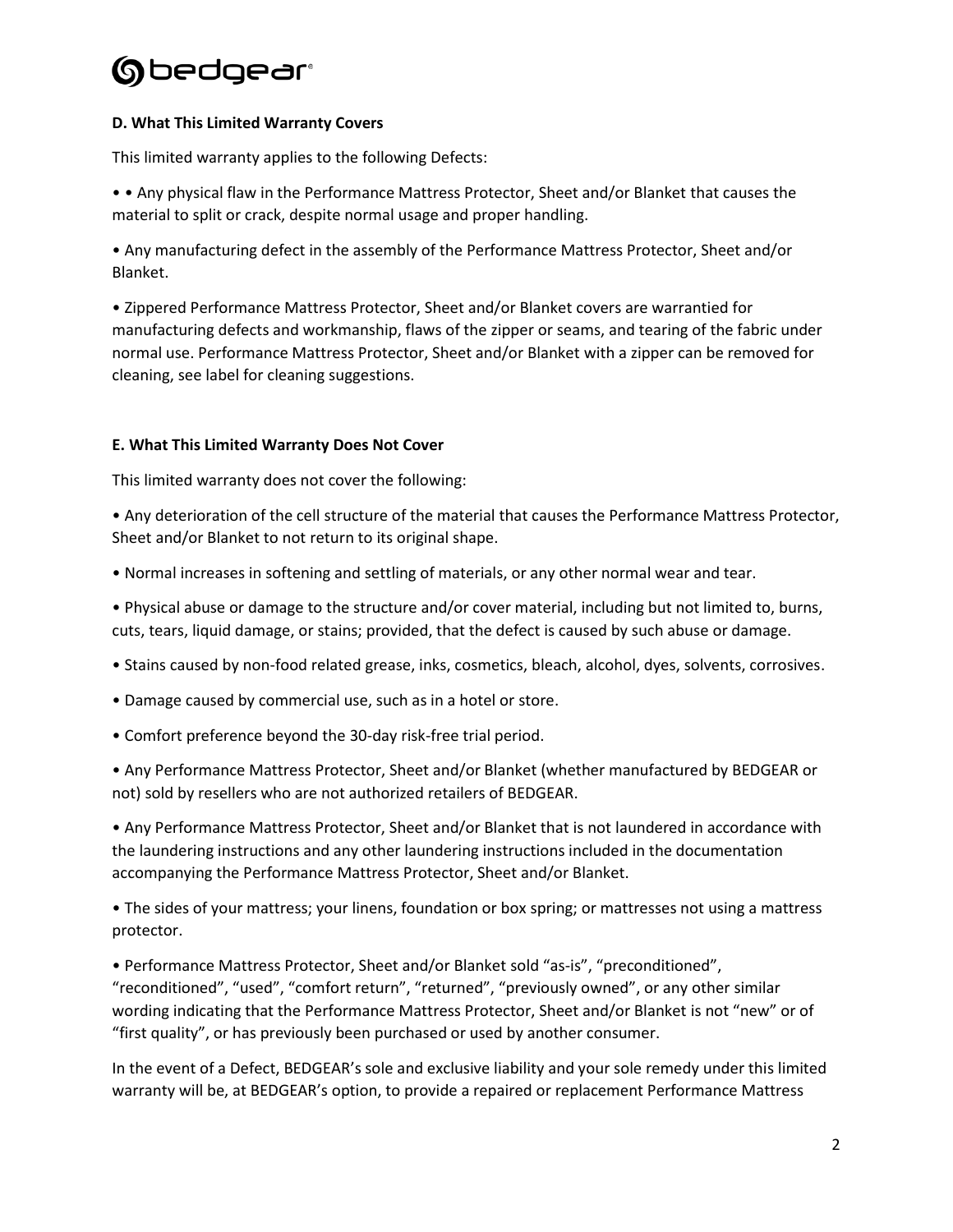Protector, Sheet and/or Blanket, subject to your fulfillment of "Your Responsibilities" below. Replacement Components may be provided in a color different from the Component you originally purchased. BEDGEAR reserves the right to refuse service and invalidate the warranty when the Performance Mattress Protector, Sheet and/or Blanket, even if defective, is in an unsanitary condition (due to blood or bodily fluid stains or soiling, infestation or other abuse), when the Performance Mattress Protector, Sheet and/or Blanket has evidence of damage from liquid penetration, cleaning or the use of cleaning fluids, or whenever the product failure is caused by factors other than defective workmanship or materials.

### **F. Product Replacement Terms**

In the event of a Defect and in order to get the benefit of this limited warranty, you must return your Performance Mattress Protector, Sheet and/or Blanket to BEDGEAR and provide BEDGEAR with proof of the original date of purchase.

If you wish to replace your Performance Mattress Protector, Sheet and/or Blanket with a more expensive Performance Mattress Protector, Sheet and/or Blanket (an "Upgrade Performance Mattress Protector, Sheet and/or Blanket"), then please e-mail BEDGEAR at the e-mail address set forth at the end of this limited Performance Mattress Protector, Sheet and/or Blanket warranty. You will be required to pay the difference between the original purchase price of the Performance Mattress Protector, Sheet and/or Blanket and that of the Upgrade Performance Mattress Protector, Sheet and/or Blanket, plus the cost of any related additional pieces necessary for such Upgrade Performance Mattress Protector, Sheet and/or Blanket.

BEDGEAR will repair or replace (as applicable) and ship your Performance Mattress Protector, Sheet and/or Blanket or Upgrade Performance Mattress Protector, Sheet and/or Blanket back to you within 365 days of receiving your original Performance Mattress Protector, Sheet and/or Blanket.

Replaced or repaired Performance Mattress Protector, Sheet and/or Blanket that is not an Upgrade Performance Mattress Protector, Sheet and/or Blanket is subject to the same limited warranty as the original Performance Mattress Protector, Sheet and/or Blanket. For example, if you obtain a replaced or repaired Performance Mattress Protector, Sheet and/or Blanket that is the same style and price as the original Performance Mattress Protector, Sheet and/or Blanket, then the warranty term of the replaced or repaired Performance Mattress Protector, Sheet and/or Blanket begins from the delivery date of the original Performance Mattress Protector, Sheet and/or Blanket. If you purchase an Upgrade Performance Mattress Protector, Sheet and/or Blanket, then you obtain a new limited warranty, and the warranty term will begin upon the delivery date of the Upgrade Performance Mattress Protector, Sheet and/or Blanket.

### **G. Disclaimer, Limitation on Liability**

TO THE EXTENT PERMISSIBLE BY APPLICABLE LAW, THIS WARRANTY AND ANY IMPLIED WARRANTIES ARE YOUR EXCLUSIVE WARRANTIES AND REPLACE ALL OTHER WARRANTIES OR CONDITIONS, EXPRESS OR IMPLIED. ANY AND ALL IMPLIED WARRANTIES SHALL NOT EXCEED IN DURATION THE TERM OF THIS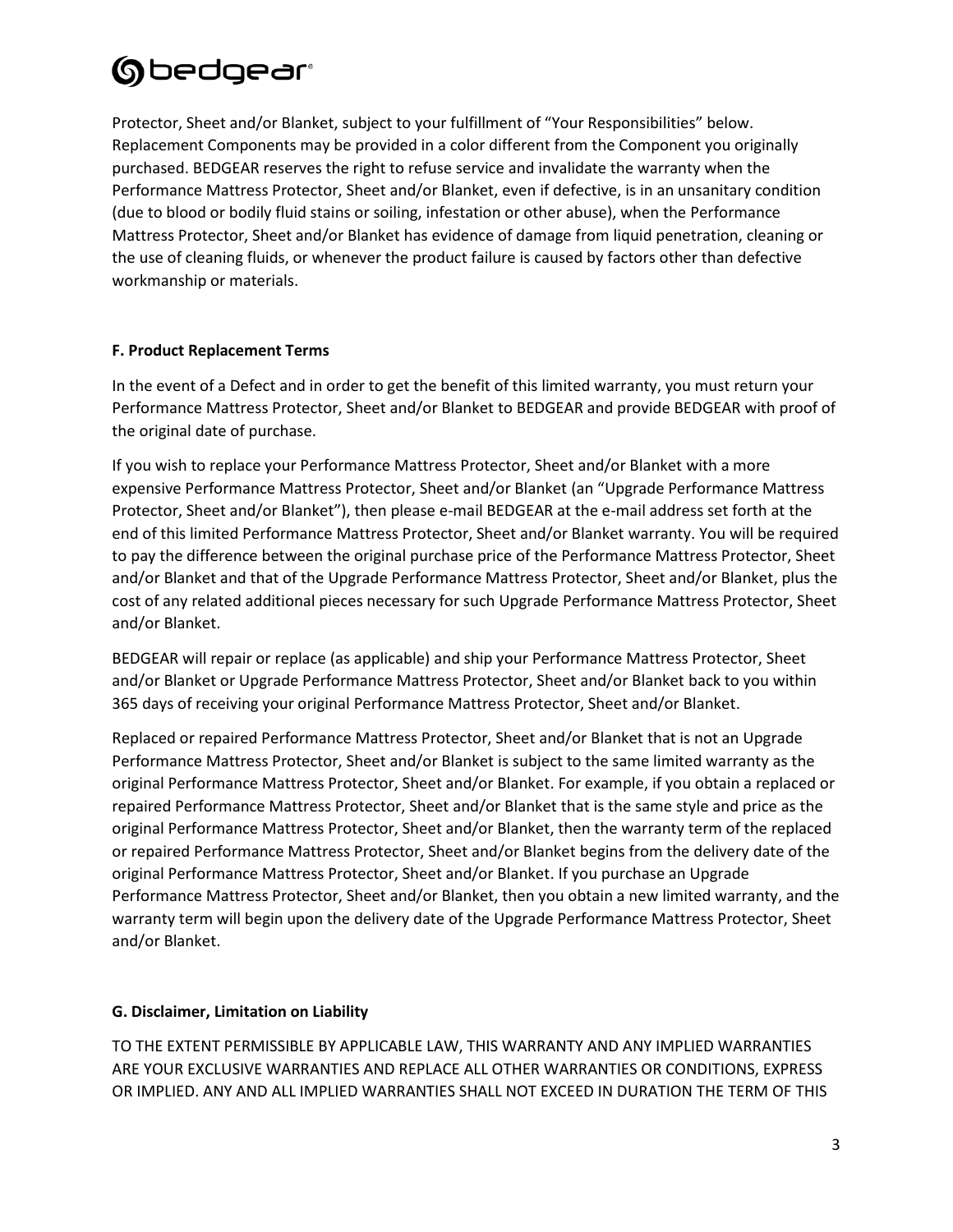LIMITED WARRANTY. SOME STATES OR OTHER JURISDICTIONS DO NOT ALLOW LIMITATIONS ON HOW LONG AN IMPLIED WARRANTY LASTS, SO THE ABOVE LIMITATION MAY NOT APPLY TO YOU. YOU MAY ALSO HAVE OTHER RIGHTS THAT VARY FROM STATE TO STATE AND JURISDICTION TO JURISDICTION.

**TO THE MAXIMUM EXTENT PERMITTED BY APPLICABLE LAW AND EXCEPT AS SET FORTH IN THIS LIMITED WARRANTY, IN NO EVENT WILL BEDGEAR OR ITS SUPPLIERS BE LIABLE FOR PROCUREMENT OF SUBSTITUTE PRODUCTS OR OTHER SPECIAL, INCIDENTAL, CONSEQUENTIAL, INDIRECT OR PUNITIVE DAMAGES ARISING OUT OF OR RELATED TO THE PERFORMANCE MATTRESS PROTECTOR, SHEET AND/OR BLANKET OR ITS USE BY YOU OR ANY THIRD PARTY, WHETHER UNDER THEORY OF CONTRACT, TORT (INCLUDING NEGLIGENCE), INDEMNITY, PRODUCT LIABILITY OR OTHERWISE. THIS LIMITATION WILL APPLY EVEN IF BEDGEAR HAS BEEN ADVISED OF THE POSSIBILITY OF SUCH DAMAGES AND NOTWITHSTANDING THE FAILURE OF ESSENTIAL PURPOSE OF ANY LIMITED REMEDY. BEDGEAR'S TOTAL LIABILITY WILL NOT EXCEED THE PURCHASE PRICE PAID FOR THE PERFORMANCE MATTRESS PROTECTOR, SHEET AND/OR BLANKET GIVING RISE TO SUCH LIABILITY.**

SOME STATES OR JURISDICTIONS DO NOT ALLOW THE EXCLUSION OR LIMITATION OF INCIDENTAL OR CONSEQUENTIAL DAMAGES, SO THE ABOVE LIMITATIONS AND EXCLUSIONS MAY NOT APPLY TO YOU.

### **G. Arbitration**

In the event a dispute arises between you and BEDGEAR arising out of this Limited Warranty, such dispute will be determined and settled by binding arbitration between the parties, in accordance with the Commercial Arbitration Rules of the American Arbitration Association ("AAA"). More information about the AAA is located at www.adr.org, or you can call the AAA at 1-800-778-7879.

You must seek arbitration for disputes arising out of this Limited Warranty prior to exercising any rights or seeking any remedies created by the Title I of the Magnuson Moss Warranty Act. If you choose to pursue any rights and remedies that are not created by Title I of the Magnuson Moss Warranty Act, then arbitration is not required.

Arbitration will take place in New York, New York.

The arbitration will not be combined with any other proceeding or arbitration against one of the parties. Each party will designate one arbitrator and the two designated arbitrators will select a third arbitrator, who will serve as the chair of the arbitration panel. If the two arbitrators cannot agree on the third arbitrator, then the AAA will appoint the third arbitrator. Barring extraordinary circumstances, the arbitrators will issue their decision within 120 days from the date the third arbitrator is selected by the two designated arbitrators or appointed by the AAA. The arbitrators may extend this time limit for an additional 30 days in the interests of justice. All arbitration proceedings will be closed to the public and confidential and all related records will be permanently sealed, except as necessary to obtain court confirmation of the arbitration award. The decision and the arbitrators' award will be in writing and will include a statement setting forth the reasons for the disposition of any claim. A dissenting decision will also be set forth in writing. The arbitrators' award will be final and binding on the parties, and judgment thereon may be entered in any court of competent jurisdiction.